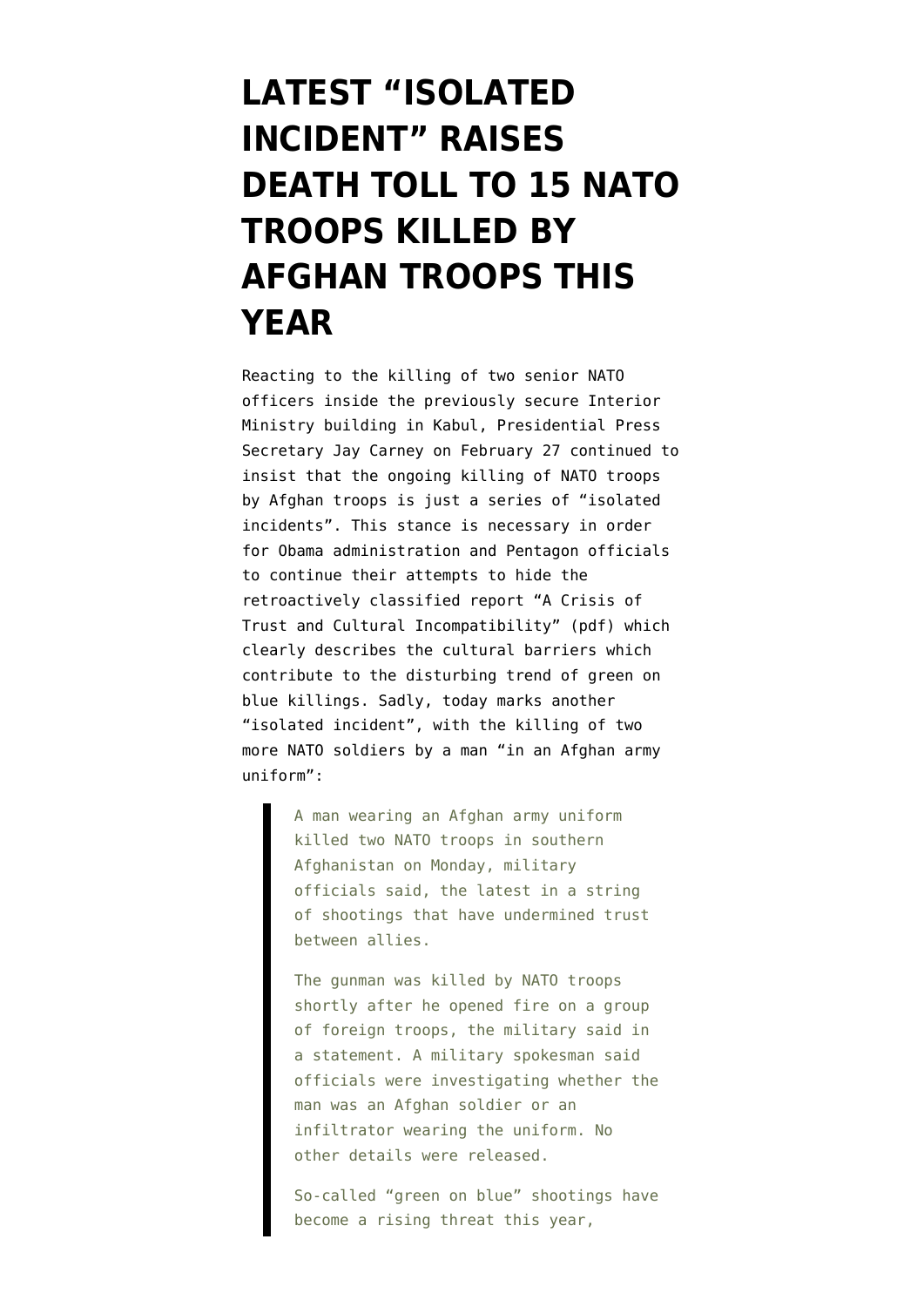following a series of incidents that have created distrust between Afghan forces and their international coalition partners. The most significant was last month's burning of Korans by U.S. troops. The episode sparked violent riots and prompted the Taliban to call on Afghan security forces to open fire on foreign troops.

From [Reuters](http://www.reuters.com/article/2012/03/26/us-afghanistan-attack-idUSBRE82P09520120326), we get an update on the fratricide statistics, along with an observation on the importance of this trend:

> Before Monday's attack, 13 members of the NATO-led force had been killed this year in what appeared to be attacks by members of Afghan forces, the commander of U.S. and NATO forces, General John Allen, told a U.S. senate committee last week.

About 70 members of the NATO force have been killed in 42 insider attacks from May 2007 to January this year.

The shootings raise new concern about the reliability of Afghan forces and their ability to take over security responsibilities by the end of 2014, when most Western combat forces leave.

So far, there has been no indication from the Obama administration that the clearly increasing trend of fratricide or other catastrophic events like the Panjwai Massacre will prompt a review of strategy in Afghanistan until [after the](http://www.emptywheel.net/2012/03/21/despite-afghanistan-spiraling-out-of-control-allen-wants-no-drawdown-acceleration-until-after-election/) [November election.](http://www.emptywheel.net/2012/03/21/despite-afghanistan-spiraling-out-of-control-allen-wants-no-drawdown-acceleration-until-after-election/) However, there is a hint that the Pentagon realizes they now stand on the precipice, as the [blood money paid to the](http://www.washingtonpost.com/world/us-pays-blood-money-to-victims-of-afghan-massacre/2012/03/25/gIQARfIaZS_story.html) [survivors](http://www.washingtonpost.com/world/us-pays-blood-money-to-victims-of-afghan-massacre/2012/03/25/gIQARfIaZS_story.html) in Panjwai is significantly higher than what was paid in previous incidents in Iraq and Afghanistan:

> U.S. military officials paid relatives \$50,000 for each of the villagers allegedly killed by a rogue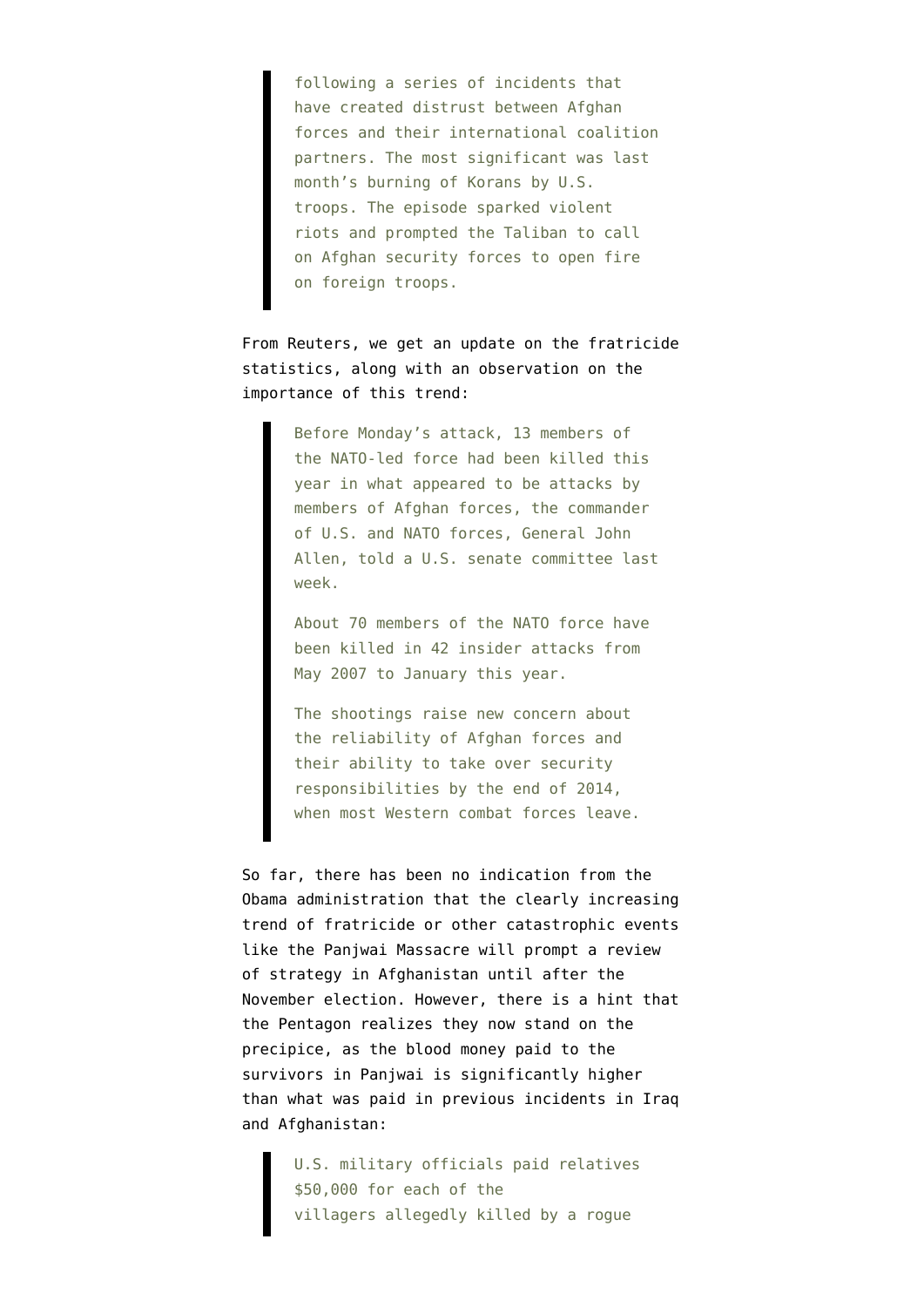U.S. soldier this month in Kandahar province, Afghan officials said Sunday.

Payment of "blood money" is a common way to settle disputes stemming from violent deaths in Afghanistan, but the amounts seemed unusually high compared with past U.S. military practice. The money could defuse the intense anger the March 11 massacre has generated in the southern province.

U.S. military officials handed the money to the villagers Saturday during a meeting at the office of Kandahar Gov. Tooryalai Wesa, according to Fazal Mohammed Esaqzai, the deputy chairman of the Panjwai district council, who was present.

## /snip/

Esaqzai said U.S. Special Forces commanders gave villagers \$50,000 for each of the 17 people shot to death and \$11,000 for each of the six people wounded in the shootings.

Previously, the [AP informs us](http://www.daytondailynews.com/news/nation-world-news/afghans-us-paid-50k-per-shooting-spree-death-1349542.html), payments were much lower:

> However, civilian death compensations are occasionally made public. In 2010, U.S. troops in Helmand province said they paid \$1,500 to \$2,000 if a civilian was killed in a military operation and \$600 to \$1,500 for a serious injury. The Panjwai shootings are different because they were not part of a sanctioned operation, but it is a distinction lost on many Afghans who see any civilian deaths as criminal.

Of course, the official story on Panjwai remains that Bales acted alone. Will the compensation go up even further if evidence is released showing that at least one of Bales' reported two